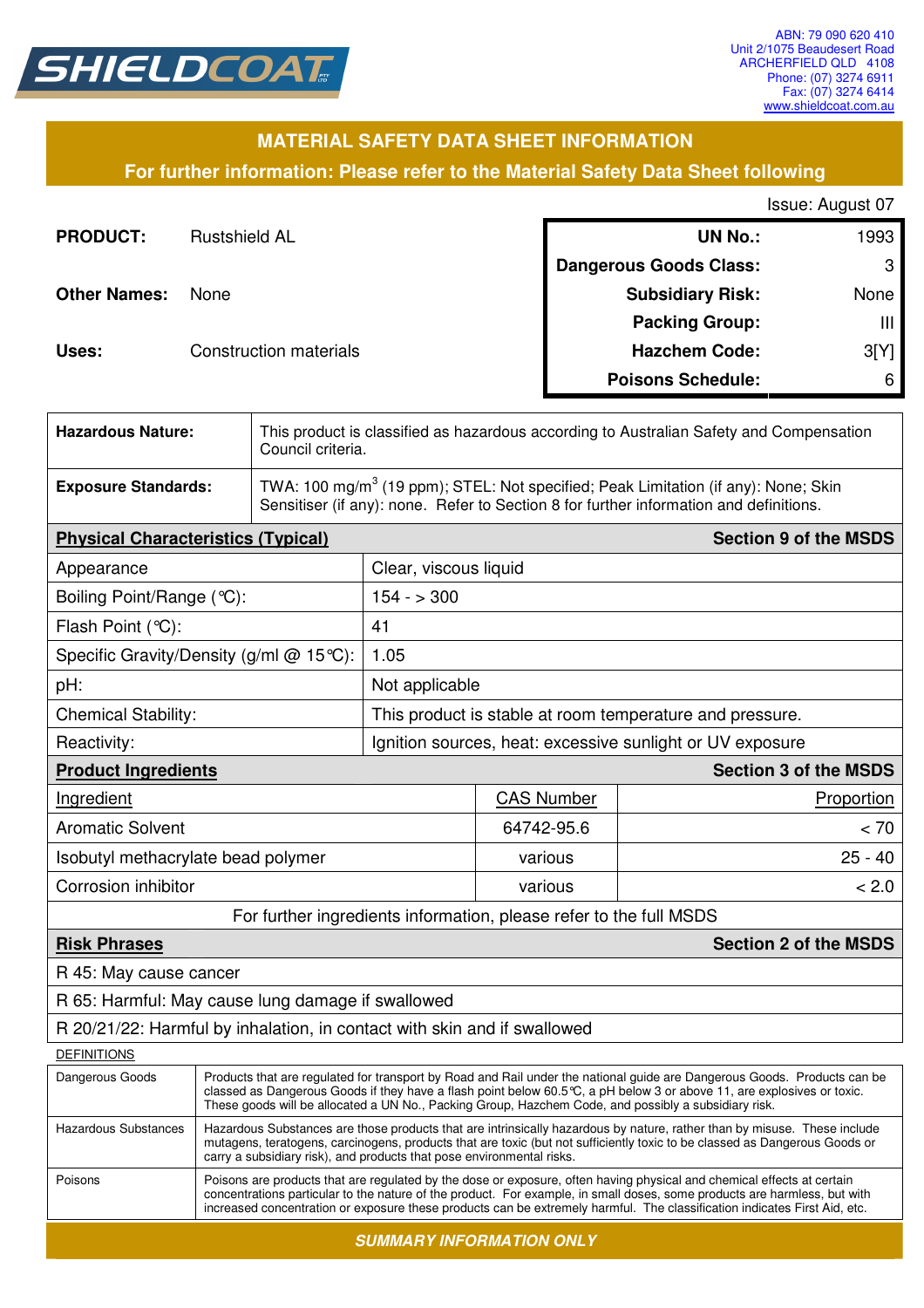

# **1. IDENTIFICATION**

| <b>Product Name:</b>      | <b>Rustshield AL</b>                         |
|---------------------------|----------------------------------------------|
| <b>Other Names:</b>       | None                                         |
| <b>Chemical Family:</b>   | Resin/solvent solution                       |
| <b>Molecular Formula:</b> | Not Applicable                               |
| <b>Recommended Use:</b>   | <b>Construction materials</b>                |
| Supplier:                 | <b>Shieldcoat Pty Ltd</b>                    |
| ABN:                      | 79 090 620 410                               |
| <b>Address:</b>           | 2/1075 Beaudesert Road, Archerfield Qld 4108 |
| Telephone:                | +61 7 3274 6911                              |
| <b>Fax:</b>               | +61 7 3274 6414                              |
| <b>Emergency Phone:</b>   | 0414 479 458                                 |
| All other inquiries:      | +61 7 3274 6911                              |

# **2. HAZARDS IDENTIFICATION**

## **Hazard Classification**

This product is classified as hazardous according to Australian Safety and Compensation Council criteria.

### **Hazard Category**

Carc. Cat 2; T: Toxic; Xn: Harmful

### **Risk Phrases**

R 45: May cause cancer

R 65: Harmful: May cause lung damage if swallowed

R 20/21/22: Harmful by inhalation, in contact with skin and if swallowed

#### **Safety Phrases**

S 2: Keep out of the reach of children

S 9: Keep container in a well-ventilated place

S 16: Keep away from sources of ignition

S 23: Do not breath vapour/mist/spray

S 24/25: Avoid contact with skin and eyes

S 45: In case of accident or if you feel unwell, seek medical advice immediately (show the label whenever possible)

S 53: Avoid exposure - obtain special instructions before use

### **Dangerous Goods Classification** 3

### **Poisons Schedule** 6

## **3. COMPOSITION: Information on Ingredients**

| <b>Chemical Ingredient</b>                  | <b>CAS Number</b> | Proportion (% v/v) |
|---------------------------------------------|-------------------|--------------------|
| <b>Aromatic Solvent</b>                     | 64742-95.6        | < 70               |
| Isobutyl methacrylate bead polymer          | various           | $25 - 40$          |
| Corrosion inhibitor                         | various           | < 2.0              |
| <b>Contains: Trimethyl Benzene</b>          | $95 - 63 - 6$     | < 15               |
| Mesitylene                                  | 108-67-8          | < 8.0              |
| Propylbenzene and Isopropylbenzene (Cumene) | $98 - 82 - 8$     | < 4.0              |
| Xylene, mixed isomers                       | 1330-20-7         | < 0.5              |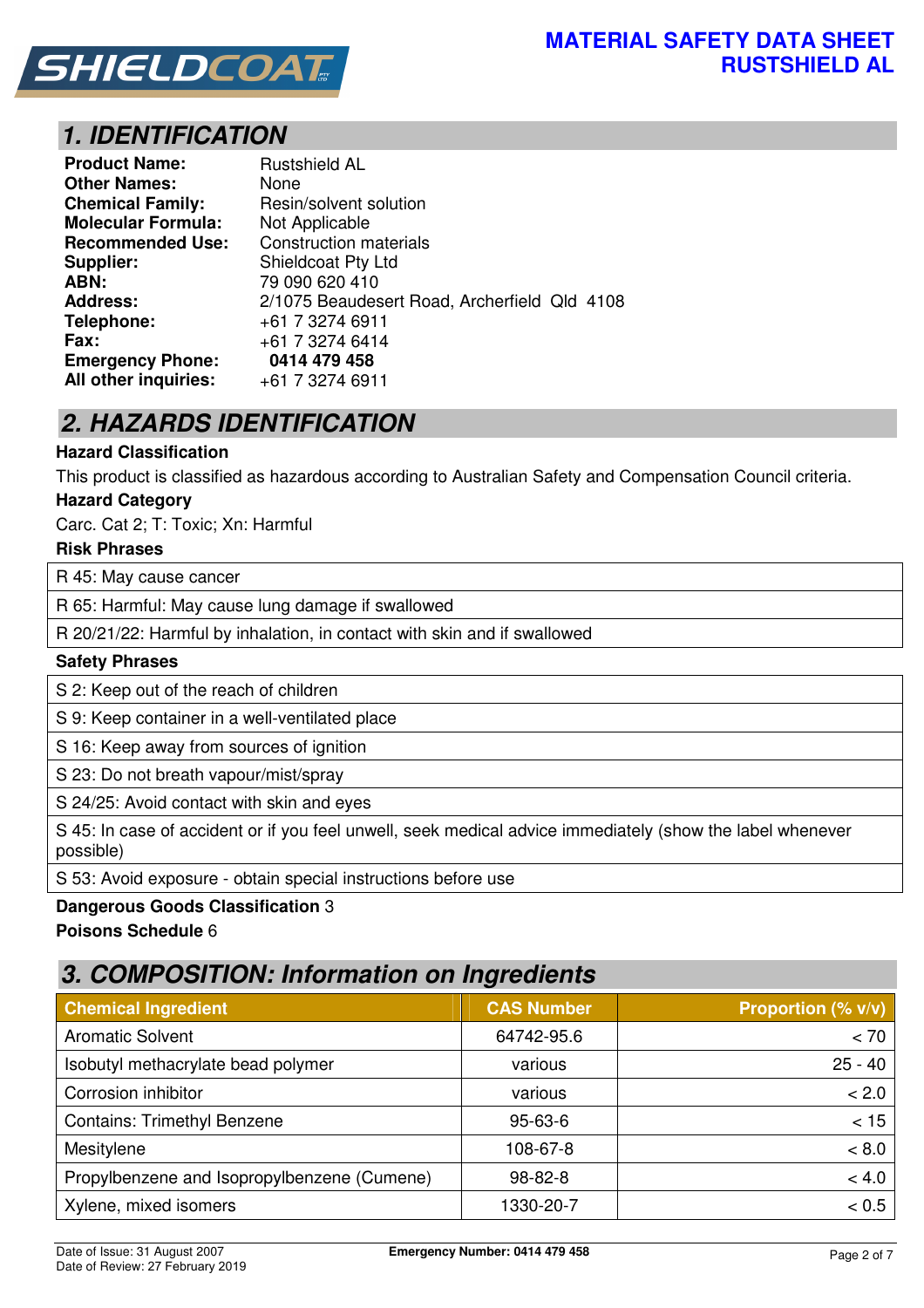

# **4. FIRST AID MEASURES**

# **For advice, contact Poisons Information Centre (Phone Australia: 13 1126) or a doctor.**

## **Ingestion**

If swallowed, DO NOT induce vomiting. Keep at rest. Seek immediate medical attention.

## **Eye Contact**

Flush eyes with large amounts of water until irritation subsides. Seek immediate medical attention.

## **Skin Contact**

Flush area with large amounts of water and wash area with soap if available. Remove contaminated clothing, including shoes, and launder before reuse. Seek medical attention for skin irritations.

### **Inhalation**

Using proper respiratory protection, immediately remove the affective victim from exposure. Administer artificial respiration if breathing has stopped. Keep at rest. Seek immediate medical attention.

## **First Aid Facilities**

Provide eye baths and safety showers.

## **Medical Attention**

Treat according to symptoms. Avoid gastric lavage - aspiration of product to the lungs may result in chemical pneumonitis.

# **5. FIRE FIGHTING MEASURES**

Shut off product that may 'fuel' a fire if safe to do so. Allow trained personnel to attend a fire in progress providing fire fighters with this Material Safety Data Sheet. Prevent extinguishing media from escaping to drains and waterways.

## **Suitable Extinguishing Media**

Dry chemical or foam

## **Hazards from combustion products**

Carbon dioxide and carbon monoxide

### **Precautions for fire fighters and special protective equipment**

Full protective clothing and self-contained breathing apparatus

### **Hazchem Code**

3[Y]

## **6. ACCIDENTAL RELEASE MEASURES**

## **Emergency Procedures**

Prevent product from escaping to drains and waterways. Contain leaking packaging in a containment drum. Prevent vapours or dusts from building up in confined areas. Ensure that drain valves are closed at all times. Clean up and report spills immediately.

## **Methods and materials for containment**

## **Major Land Spill**

- Eliminate sources of ignition.
- Warn occupants of downwind areas of possible fire and explosion hazard, where present.
- Prevent product from entering sewers, watercourses, or low-lying areas.
- Keep the public away from the area.
- Shut off the source of the spill if possible and safe to do so.
- Advise authorities if substance has entered a watercourse or sewer or has contaminated soil or vegetation.
- Take measures to minimise the effect on the ground water.
- Contain the spilled product using the resources in the spill kit.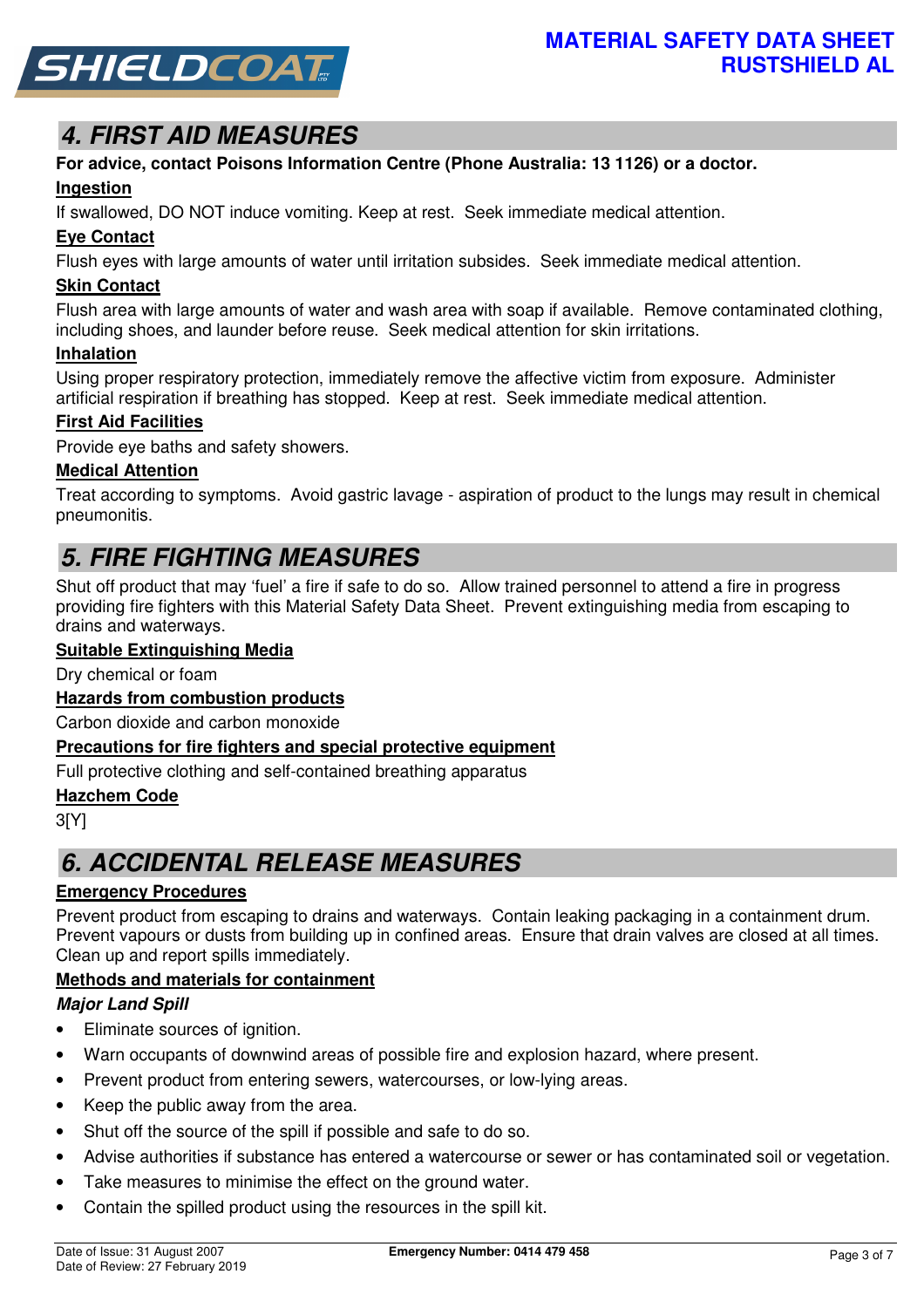## **MATERIAL SAFETY DATA SHEET RUSTSHIELD AL**



- Recover by pumping use explosion proof pump or hand pump or with a suitable absorbent material.
- Consult an expert on disposal of recovered material and ensure conformity to local disposal regulations.
- See "First Aid Measures" and "Stability and Reactivity"

## **Major Water Spill**

- Eliminate any sources of ignition.
- Warn occupants and shipping in downwind areas of possible fire and explosion hazard, where present.
- Notify the port or relevant authority and keep the public away from the area.
- Shut off the source of the spill if possible and safe to do so.
- Confine the spill if possible.
- Remove the product from the surface by skimming or with suitable absorbent material.
- Consult an expert on disposal of recovered material and ensure conformity to local disposal regulations.
- See "First Aid Measures" and "Stability and Reactivity".

# **7. HANDLING AND STORAGE**

## **Precautions for Safe Handling**

This product is flammable. Do not open near open flame, sources of heat or ignition. No smoking. Keep container closed. Handle containers with care. Open slowly to control possible pressure release. Use grounding leads to avoid discharge (electrical

## **Conditions for Safe Storage**

Store in a cool, dry place away from direct sunlight. Do not pressurise, cut, heat or weld containers - residual vapours are flammable. This product is flammable and will fuel a fire in progress.

## **Incompatible Materials**

Natural Rubber, Butyl Rubber, EPDM, Polystyrene

## **8. EXPOSURE CONTROLS: PERSONAL PROTECTION**

## **National Exposure Standards**

The time weighted average concentration (TWA) for this product is: 100 mg/m<sup>3</sup> (19 ppm), which means the highest allowable exposure concentration in an eight-hour day for a five-day working week. The short term exposure limit (STEL) is: Not specified, which is the maximum allowable exposure concentration at any time. Replacing a TWA or STEL value for some products is a Peak Limitation value (Peak): None applies in this case. In addition to the exposure concentrations may be a subsidiary caution in such cases where the product is a skin sensitiser, represented as (Sk), where none applies in this case.

## **Biological Limit Values (BLV)**

No data available

## **Engineering Controls: Ventilation**

The use of local exhaust ventilation is recommended to control process emissions near the source. Laboratory samples should be handled in a fume hood. Provide mechanical ventilation of confined spaces. Use explosion proof equipment.

## **Personal Protective Equipment**

**Respiratory Protection:** Where concentrations in air may approach or exceed the limits described in the National Exposure Standards, it is recommended to use a half-face filter mask to protect from overexposure by inhalation. A type 'A' filter material is considered suitable for this product.

**Eye Protection:** Always use safety glasses or a face shield when handling this product.

**Skin/Body Protection:** Always wear long sleeves, long trousers, or coveralls, and enclosed footwear or safety boots when handling this product. It is recommended that chemical resistant gloves be worn when handling this product.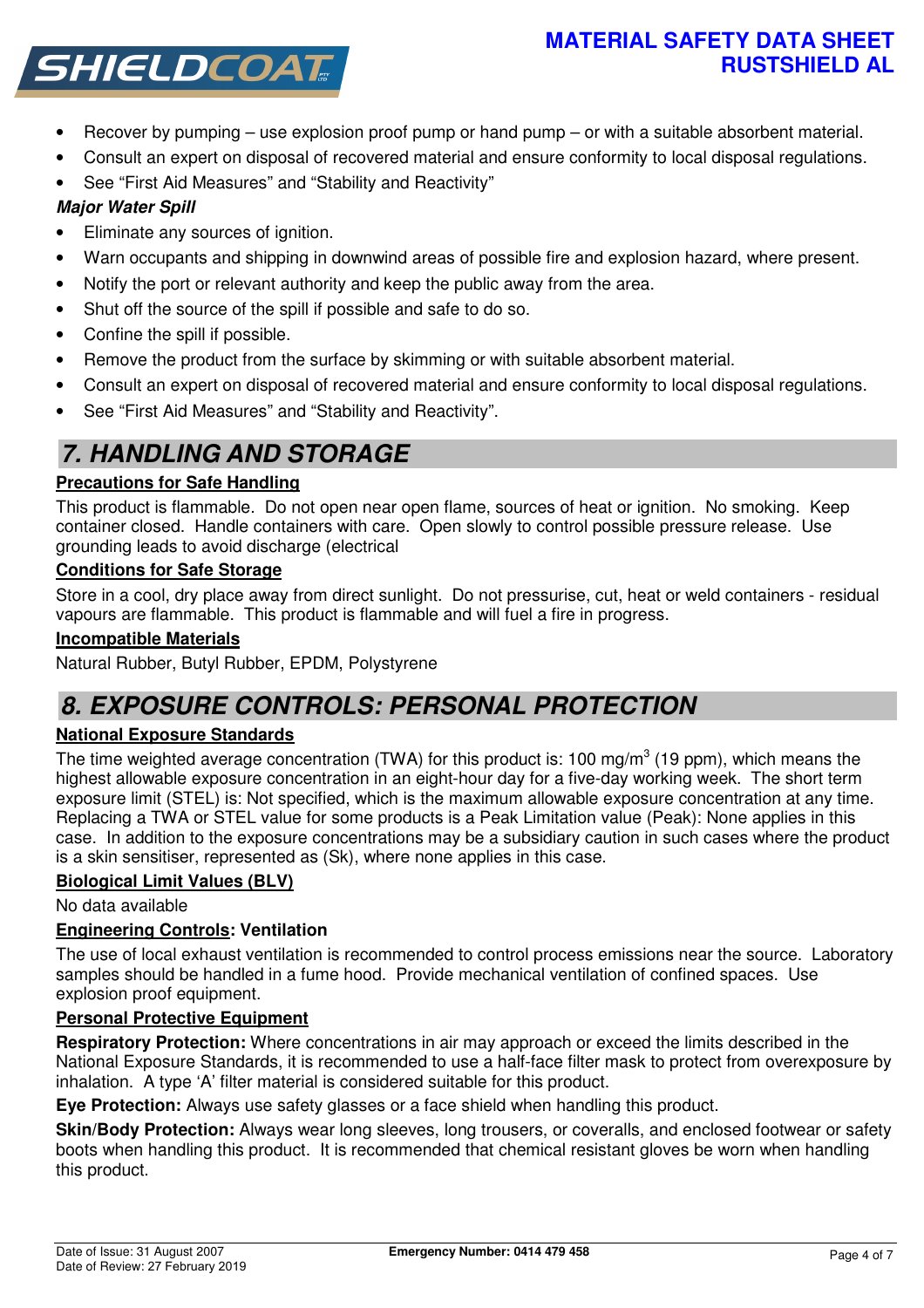



# **9. PHYSICAL AND CHEMICAL PROPERTIES**

| <b>Property</b>                 | <b>Unit of measurement</b> | <b>Typical Value</b>     |
|---------------------------------|----------------------------|--------------------------|
| Appearance                      | None                       | Clear, viscous liquid    |
| <b>Boiling Point/Range</b>      | $\mathrm{C}$               | $154 - 300$              |
| <b>Flash Point</b>              | $\mathrm{C}$               | 41                       |
| SG/Density ( $@$ 15 °C)         | $g/ml$ ; kgm <sup>-3</sup> | 1.05                     |
| Vapour Pressure @ 20℃           | kPa                        | No data available        |
| Vapour Density @ 20 °C          | $g/ml$ ; kgm <sup>-3</sup> | No data available        |
| <b>Autoignition Temperature</b> | $\mathrm{C}$               | > 250                    |
| Explosive Limits in Air         | % vol/vol                  | $1.0 - 7.0$              |
| Viscosity @ 20°C                | cPs, mPas                  | > 200                    |
| Percent volatiles               | % vol/vol                  | $~50\%$                  |
| Acidity/alkalinity as pH        | None                       | Not applicable           |
| Solubility in Water             | g/l                        | Insoluble in water       |
| Other solvents                  | -                          | aromatic solvents blends |

The values listed are indicative of this product's physical and chemical properties. For a full product specification, please consult the Technical Data Sheet.

# **10. STABILITY AND REACTIVITY**

## **Chemical stability**

This product is stable at room temperature and pressure.

## **Conditions to avoid**

Ignition sources, heat: excessive sunlight or UV exposure

## **Hazardous decomposition products**

Carbon dioxide, carbon monoxide, complex polymers

### **Hazardous reactions**

Mixing with strong oxidising agents causes violent reactions

### **Hazardous polymerisation**

Will not occur

## **11. TOXICOLOGICAL INFORMATION**

## **Acute Effects**

### **Ingestion**

If swallowed, may cause lung damage on vomiting. Will cause central nervous system depression. May cause discomfort on swallowing. Vapours will cause drowsiness and dizziness and ingestion may result in headaches and nausea.

## **Eye Contact**

Harmful by inhalation. Vapours will cause dizziness and drowsiness. There is the possibility of organ damage over prolonged use or exposure. Central Nervous System depression includes nausea, headaches, dizziness, and possibly loss of consciousness.

### **Skin Contact**

This product is irritating to the skin with prolonged exposure. It may result in dryness and cracking.

### **Inhalation**

Eye contact with this product will cause redness and swelling with a burning sensation and blurred vision.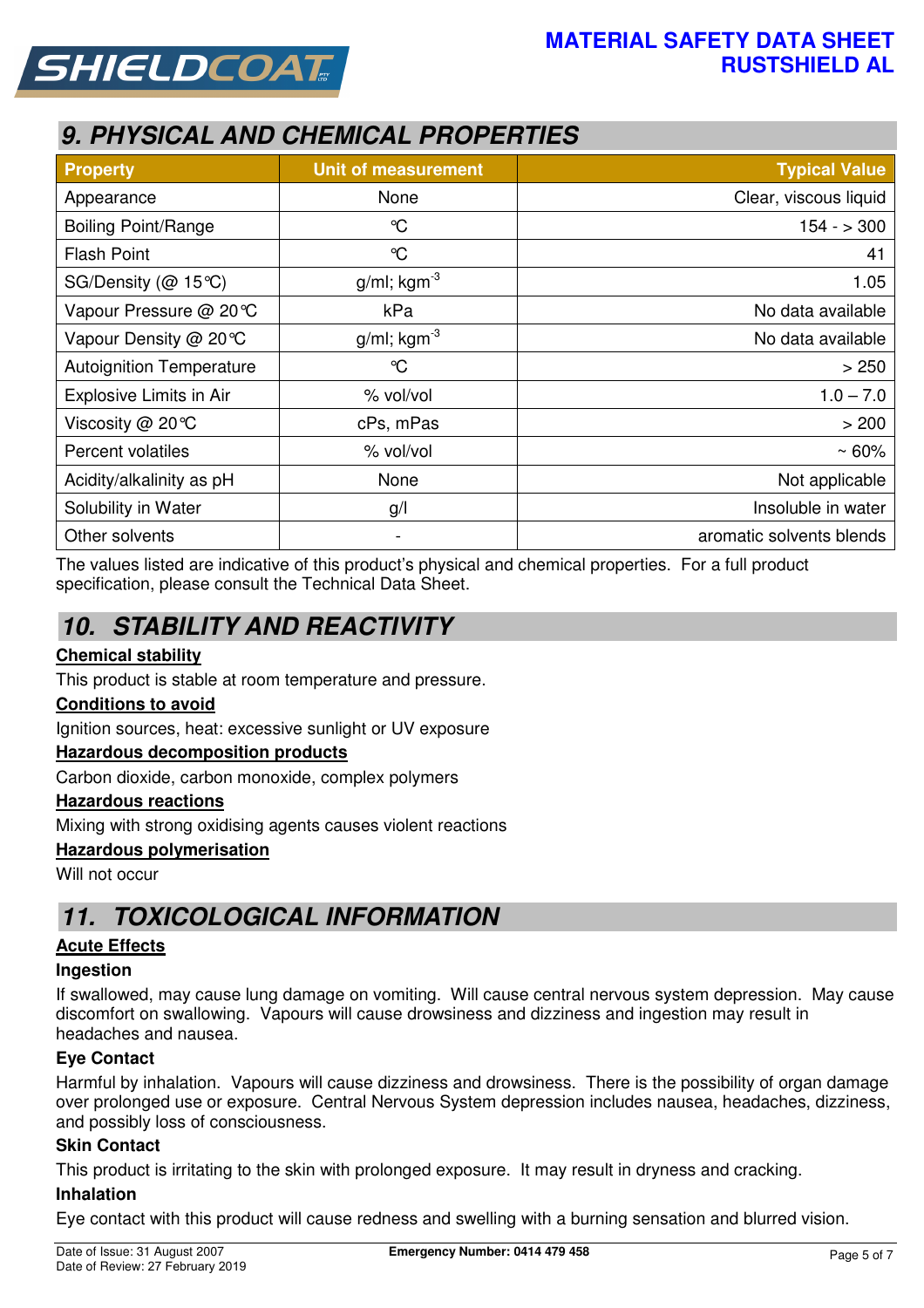

## **Chronic Effects**

This IARC has evaluated all products with this CAS Number identification and classified it as a "possible human carcinogen" (Group 2B) based on sufficient evidence for cancer in exposed humans.

## **Other Health Effects Information**

Persons with pre-exisiting liver, kidney, central nervous system or skin complaints should avoid unnecessary exposure to this product. Every effort to protect eyes, respiratory tract and skin exposure should be taken in these circumstances.

### **Toxicological Information**

Oral  $LD_{50}$ : Rat: 8400 mg/kg Dermal LD<sub>50</sub>: No data available

## **12. ECOLOGICAL INFORMATION**

## **Ecotoxicity**

### **Aquatic Toxicity:**

| Fish Toxicity $LC_{50}$ :        | Toxic: 1 - 10 mg/l |
|----------------------------------|--------------------|
| Daphnia Magna EC <sub>50</sub> : | No data available  |
| Blue-green algae:                | No data available  |
| Green algae:                     | Toxic: 1 - 10 mg/l |

### **Persistence/Biodegradability:**

This product is highly volatile and will rapidly evaporate to the air if released into the water

### **Mobility:**

Readily biodegradable. Oxidises rapidly by photo-chemical reactions in air.

## **13. DISPOSAL CONSIDERATIONS**

### **Disposal Methods**

Empty packaging should be taken for recycling, recovery or disposal through a suitably qualified or licensed contractor. Care should be taken to ensure compliance with national and local authorities. Packaging may still contain product residue that may be harmful. Ensure that empty packaging is managed in accordance with Dangerous Goods regulations.

### **Special Precautions**

This product is not suitable for disposal by either landfill or via municipal sewers, drains, natural streams or rivers. This product is ashless and can be incinerated in a regulated facility. In the absence of a designated industrial incinerator, this product should be treated and disposed through chemical waste treatment, or considered for use in solvent recycling.

## **14. TRANSPORT INFORMATION**

| <b>Road and Rail Transport</b> |                             | <b>Marine Transport</b>    |                             | <b>Air Transport</b>       |                             |
|--------------------------------|-----------------------------|----------------------------|-----------------------------|----------------------------|-----------------------------|
| UN No.                         | 1993                        | UN No.                     | 1993                        | UN No.                     | 1993                        |
| Proper<br>Shipping<br>Name     | Flammable<br>Liquids, N.O.S | Proper<br>Shipping<br>Name | Flammable<br>Liquids, N.O.S | Proper<br>Shipping<br>Name | Flammable<br>Liquids, N.O.S |
| <b>DG Class</b>                | 3                           | <b>DG Class</b>            | 3                           | <b>DG Class</b>            | 3                           |
| Sub. Risk                      | None                        | Sub. Risk                  | None                        | Sub. Risk                  | None                        |
| Packing<br>Group               | III                         | Packing<br>Group           | $\mathbf{III}$              | Packing<br>Group           | $\mathbf{III}$              |
| Hazchem                        | 3[Y]                        | Hazchem                    | 3[Y]                        | Hazchem                    | 3[Y]                        |